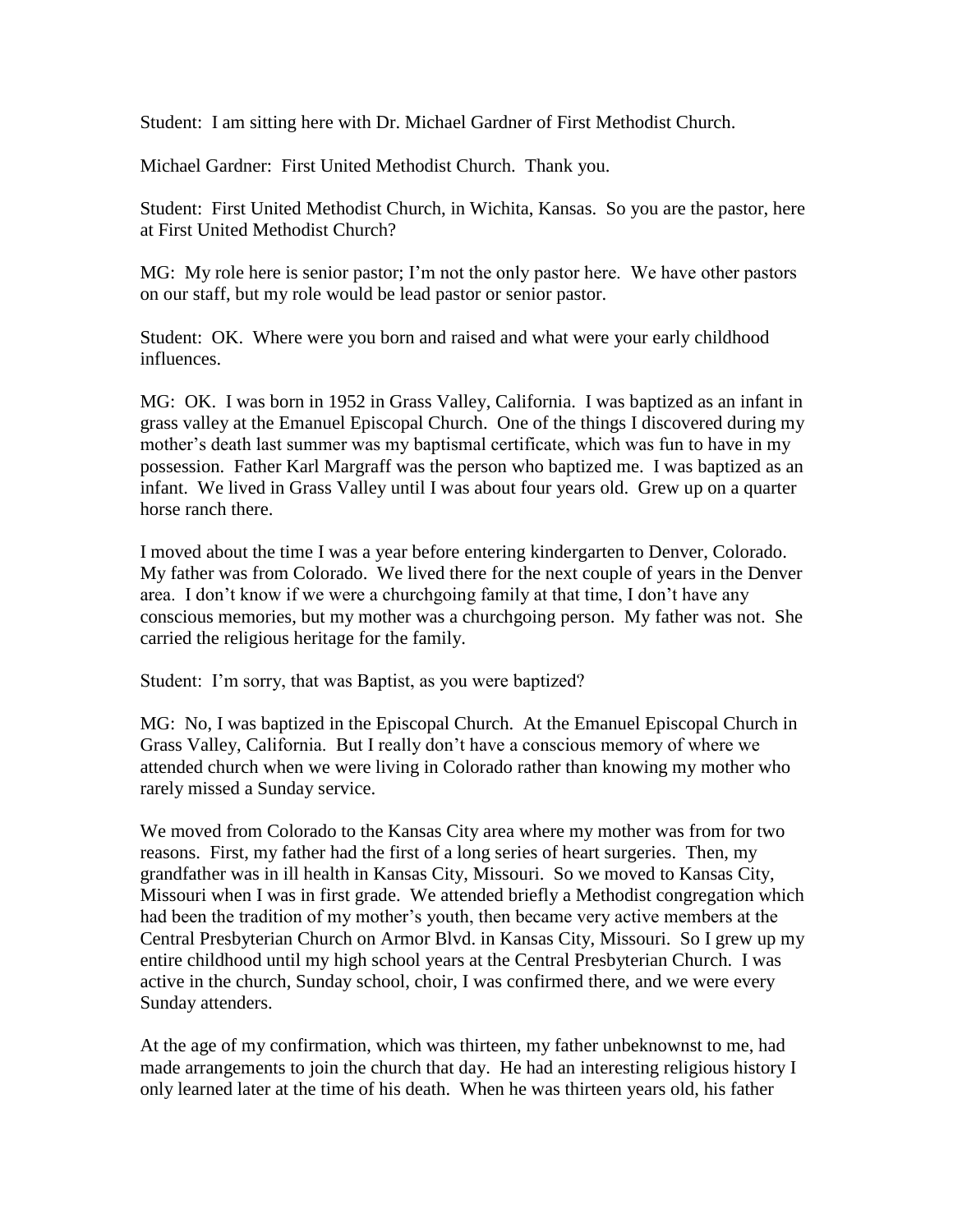committed suicide. They were Baptist. The minister's sermon at my grandfather's funeral was, in the words of my father in a journal, was a message that consigned the soul of his father to hell. He left the church, would not attend church. I have no idea the process he went through that reconciled his differences with the church, but when I was thirteen, it may have been that I was thirteen when his father's death occurred, he joined the church and was baptized on my confirmation day.

And so at that point, from the age of thirteen on, my entire family attended church at Central Presbyterian until I was a freshman in high school and we moved from Kansas City to a tiny town in northeast Kansas called Troy, Kansas. My father took a transfer with his company, we moved to this little town, and I tell people now after all my ministerial history has been in the Methodist Church, that we moved to a town where there was no Presbyterian church so I became a Methodist at that time by default. So my parents selected what became the United Methodist Church in 1968 but at the time we moved there, in the early 60s, was the Troy Methodist Church, and my mother was a member there for many many many years, and her funeral was conducted there.

So that was the church I attended throughout my high school years. I was really away from the church during my college years for about four years or so, returned to the church, I had married in the church at the age of 19 – actually I guess I was 20. Married, and divorced five years later and returned to the church during the divorce, to my home church there in Troy, and worked through the process of recovering from a divorce.

At that time, in 1977, I returned to a felt sense of call to ministry I had first experienced in my high school years – in 1968 or 69, when I was a sophomore and junior in high school. I became a candidate for ministry, attended school for license as a local pastor, got married, actually got married then attended school for license as a local pastor in 1978, because candidate for ministry, and received my first appointment to the church in 1978. With no experience. I was a college student, had gone to school for license as what the United Methodists call a local pastor, and was appointed to a part time position as a local pastor as I finished my undergraduate work in a different field from religion where I first studied which was engineering.

So I finished a degree in religion from Baker University in Bolton City, Kansas, then went to seminary at St. Paul School of Theology in Kansas City, Missouri, all the time during both finishing my undergraduate work and my seminary work, I served the church. I've been serving United Methodist Churches since 1978. The locations have been – I served nine years the church I first served as a college student. I stayed a long time. Nine years there. I moved from there, which was in the Kansas City area, to Johnson County, a little rural church that became a suburban church. I moved from there to Coffeeville, Kansas to be senior pastor at First United Methodist Church in Coffeeville, Kansas where I was for five years. I moved from there back to Kansas City to serve the Alder's Gate United Methodist Church as senior pastor, really only pastor, but there were some other pastors on part time staff. For five years. Moved to Dodge City, Kansas where I served for seven years as the senior pastor. Then I moved here to Wichita to become the senior pastor here at First United Methodist Church in 2004.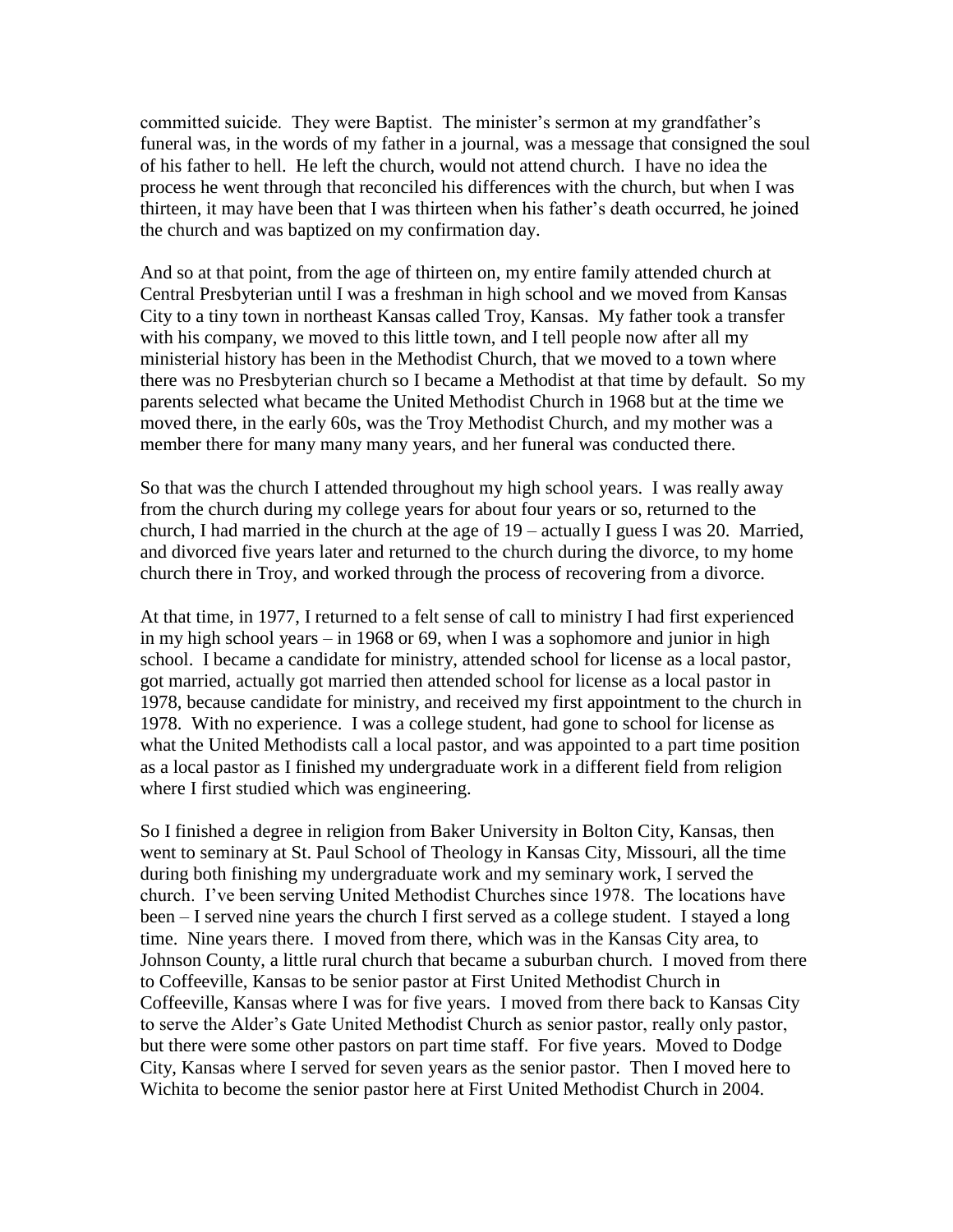Student: So, you mentioned being initially drawn to the ministry as a sophomore in high school about '68 or '69. What was it initially drew you toward the ministry?

MG: I think there were two events that were probably transformative. At the age of thirteen when I was confirmed, and became an adult member of the congregation at Central Presbyterian, I was pretty intentional about that process. I talk about that by saying, at my confirmation day I gave as much of life as I knew how to give to Christ at the age of thirteen. But, a thirteen year old is immature and unformed. So, I made a commitment to Christ, and I think a very serious one, at my confirmation.

When I was a sophomore in high school - it may have been the fall of my junior year, I'm really not sure which. The Fellowship of Christian Athletes, in which I was active during high school, invited a guest speaker to come. He spoke at my home church. His name was Ray Hildebrand; he was a guest speaker for the Fellowship of Christian Athletes. He gave an invitation at an evening service, many students were in attendance, and his invitation was very simple. I recall it was about as gentle an invitation as could have been given. What he said as I recall it, "I am going to kneel here at the front of the church and do something I try to do every day which is give my life to Christ. If you would like to come and kneel with me either for the first time or if you have made a previous commitment and would like to renew that, I would be happy for you to come as I pray." That's really all he said. I responded to that invitation and I remember after his prayer was over, almost every student who was at attendance was there. It was a very powerful moment for me. I think my beginnings of a sense of being called to ministry have their roots in that experience.

I was very active in singing and drama in high school, and that whole next year I began to explore an inner feeling that God was calling me to ministry. I went to talk to my high school guidance counselor and I also talked to my best friend. Jim Edwards was my best friend and Keith Ellison was my counselor. Jim said, "Well, Mike it's impossible for you to be a minister because first of all, you like to drive fast, you like to drink beer, and you like to chase women. That disqualifies you." My high school guidance counselor said to me, "Well, you can do that if you want but I don't have any idea on earth why you'd want to do that." I said, "Well, I'm good at drama and speech, music, I love to do those things." He said, "You may be good at those things, but your scores are off the charts in math and physics and those kinds of things. And so if you're smart, you'll be an engineer because you'll make a lot more money." At the age of seventeen, I was pretty impressionable, and despite my felt sense of call, I took seriously what my friend said. I knew he was right; I liked to drive fast, drink beer, and chase women.

Student: Who doesn't?

MG: Yeah. That's exactly right. I said to myself, my high school guidance counselor was probably right, too. I'd make a lot more money in a different profession. At that point, I just said, "I must've misheard God, I wasn't all that certain, must've just been a felt sense of call."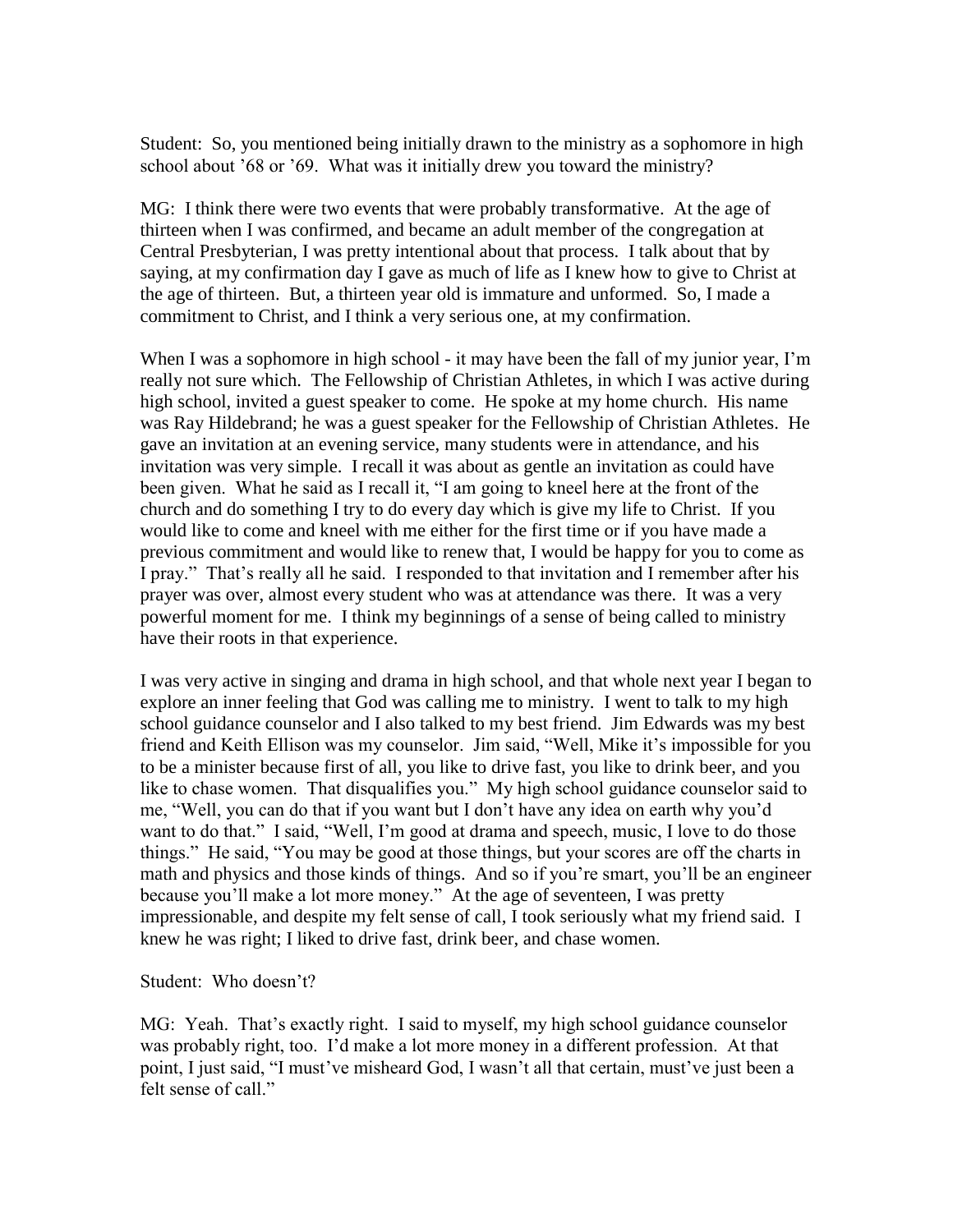I pursued other things. I got married, my father died right after I was out of high school, and I began to establish a family and pursue and engineering curriculum. When I went through divorce in 1977, I did what I think is very common for persons who experience disruption in life. I began to look at all of life and say what to I want to do? I'm not going to be a married person, what does that mean? I've been in a curriculum for engineering, and I discovered I don't really like it much. What am I supposed to do?

I entered into a counseling relationship with the pastor at my home church, his name was Dr. Charles Merrill Smith, and I say to people now he's deceased, but he became my counselor, my pastor, my friend, and my mentor in about that order. He was a colleague and confidant until he died. So, in 1977 I returned to that felt sense of call and I had some bridges to cross. I said, "Is it true I won't make a lot of money?" He said, "I wish I could tell you different, but that's true. You'll make a living at ministry. You have to decide what you want. Do you want material resources or do you want this sense of call?" The second thing I said was, "I'm not holy enough to be a pastor." I told him about my conversation with my best friend. It was the most unusual response I think a person could have made. He said, "Excuse me a minute." He reached into a side pocket of his chair, pulled out a package of Player's cigarettes, took a cigarette out of the pack, lit it, took a long drag, and said, "Mike, let me tell you something. Being a pastor is not about being a professional Christian. It's about being a pastor and living out a calling. As far as the sins of life, you have to slug it out in the ditches along with everyone else." It sounds unusual to say that even as I say it. However, it was a very free conversion; it let me see, even at a young age, a person could be a human being with human frailty and also a pastor at the same time. That was what unlocked door. I said, "I believe I am called to do this work." Then he asked a question of me which I believe is very helpful. He said, "First, do you have genuine faith?" I said I do. The second thing he did was he took a copy Archbishop Temple's Gifford lectures on natural religion down from his library shelf and said, "OK, go home and read this and if you're still interested in ministry, come back and see me."

I read it, I was still interested, and it put into place in my life a love of scholarship which I think I have maintained throughout my ministry. I found the lectures very powerful. There was a section that captured my mind in there. One of the things Archbishop Temple said was that Christianity was the only cooperative society in the world solely for the benefit of its non-members. That has stuck in my mind and in my heart. That has been in some sense determinative of how I've approached ministry. I understood ministry is not just about caring for those already in the church. It is about reaching toward those who are not members. And again, I began as a candidate, moved to Baldwin City, Kansas, got a call there was a church open, and started my journey in 1978.

I also have another interesting experience. I had no training other than a brief license to teach for two weeks at which I spent my honey moon with my wife. In the United Methodist tradition, the district superintendent brings a pastor in to meet representatives of the church. It's called an introductory conference. First one I was ever in was in this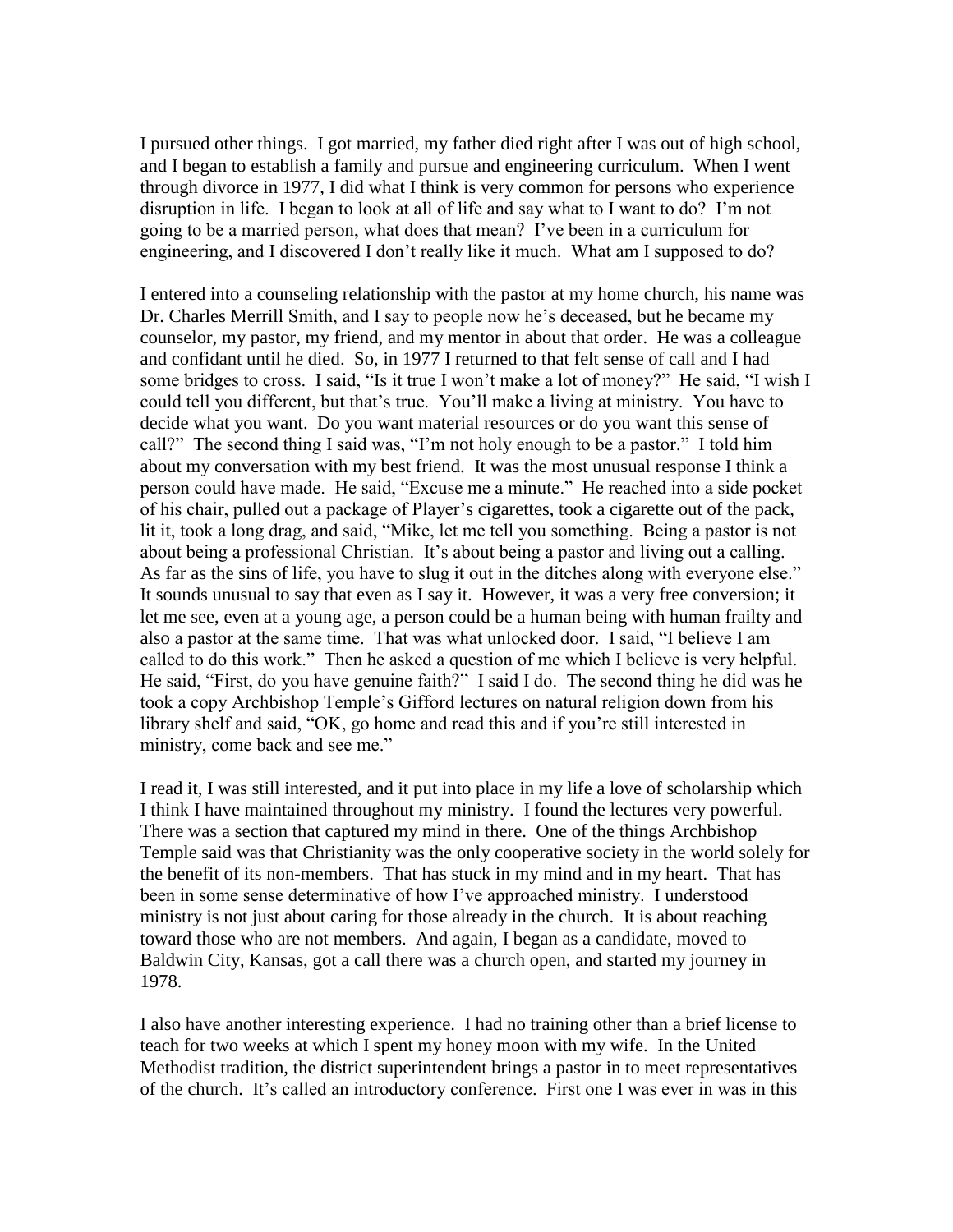small church on the outskirts of Johnson County called Monticello United Methodist Church. I went to that conference, he introduced me and said, "This is a person who is called to ministry and is prepared." I had a house, a very low salary, and he thought it would work. He knew about me from my mentor, Dr. Smith. He introduced me, and at the end of that conversation, he said, "Mike, do you have anything you want to say?" I was pretty bold at that point, and I said yes, I do. I said, "There are some things you need to know. First, I haven't always been a pastor. In fact, I've never been a pastor before. So, you'll have to help educate me about what this role is about. Second, if we work on a project together, it will become very evident I haven't always been a pastor because if I hit my thumb with a hammer, you'll hear some words that are not typical of a pastor and you'll need to remember I haven't always been a pastor. Third, if you invite me to your home, and you offer me a glass of wine, I will take one, and maybe two. Now, I won't drink around young people. I won't be a bad example, and I'm not an alcoholic, but I will drink a glass of wine if you offer me one. Fourth, you need to know, occasionally, I smoke a pipe. I've done that for a long time, I don't smoke a lot, but I like to aroma, and I don't want any rumors flying so don't be surprised."

The superintendent who introduced me probably thought, well, maybe you shouldn't have told them everything. There was a woman who is still living, Grace Reynolds, who was from the South, who after this dead silence for a few minutes says, "Well, we're gonna like him!" It worked out. I was there nine years through the growth of the church. It was a sort of continuation of my experience with Dr. Smith when he convinced me pastors could be human and yet people with a divine calling at the same time.

Student: Now that you're with First United Methodist Church in Wichita, what's the size of your congregation?

MG: The congregation has about 1,450 members. Average attendance Sunday morning is between five and six hundred. It is a congregation that at one time was larger. It has been here as long as the city of Wichita has been here.

Student: I noticed the bell outside said the building had been here since 1870 something?

MG: Well, probably the congregation dates to then. This is really about four buildings put together. The most recent was built about twenty years ago. The oldest was built about seventy or eighty years ago. But the congregation has been here in downtown Wichita since 1870, a long, long time ago.

So, it's a congregation with a lot of heritage, a lot of history. Some more recent, some more ancient. It is what I would call an established church. It has been here longer than any other United Methodist church in Wichita.

Student: What's the day to day life like for a pastor here?

MG: I can just tell you about my job. There's a wonderful story people tell. A person asked a pastor, "What time do you generally go to work in the morning?" The pastor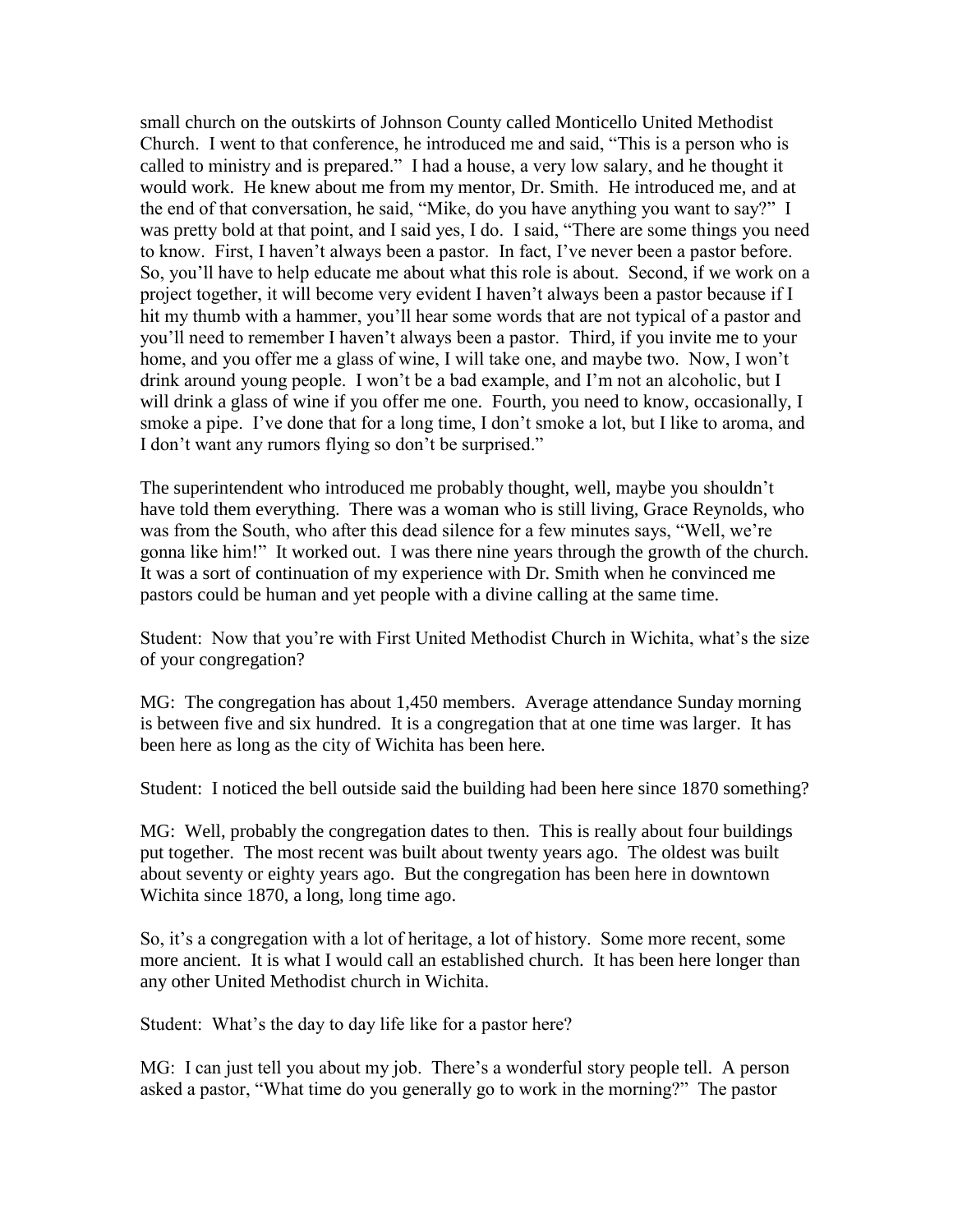answered, "I get up and I'm in it." There's a lot of truth in that. There are lots of varying responsibilities. I say to young person considering a call to ministry that I find ministry a very stimulating way to serve God because there are a variety of things to do. You're not chained to a desk all day long.

My typical work week begins about 6 o'clock Monday morning with my laptop and coffee. I organize my week, look at the calendar, and write a weekly column or something for our webpage. Begin to organize my thoughts for my sermon on Sunday. I have a civic club I participate in at noon; I'm a member of the Rotary Club. Monday afternoon, I work with my assistant on correspondence for the week. Usually have a meeting in the evening. Usually there's an appointment or two with someone in the evening with counseling or church business. And I continue, as the day progresses, to work on writing tasks, administrative tasks, those things. Usually there's a meeting Monday evening and my journey home begins around 8:30. On a good day, there's time for a meal.

Tuesday is a day devoted primarily to staff development. Every Tuesday morning, I have a 10am staff meeting with our other persons who carry programmatic responsibility within in the church. Often a luncheon with someone, often staff, at noon. In the afternoon Tuesday, we review the prior Sunday's service. We try to improve our process and content. It's a televised service, so we review it both in terms of the individual acts of worship, the music, preaching, the way worship unfolds; and also how it was televised.

Student: What channel? Is it a public access channel?

MG: No, we're actually on network television throughout the majority of the state, about 75%, on ABC. It's on at 11 o'clock, every Sunday morning. That's been true for about 34 years. We're having the  $35<sup>th</sup>$  anniversary next year. So on any given Sunday, thousands of people, let's say ten or fourteen thousand people, in addition to those who attend. So two audiences so to speak: those on television and those who attend on our campus.

So, Tuesday we review and plan for worship. We assign roles for the coming service on Tuesday afternoon. Then I have a meeting with our senior leadership staff. That's four persons including myself. That usually runs until about 5, 5:30. Usually there's another evening meeting with a group of laity that carry responsibility in the church. Then I journey home.

Wednesday mornings, I have meetings with some of the individual staff I supervise. I go through correspondence with my assistant. Occasionally, depending on the day of the week, I have a hospital call on Monday or Wednesday. Sometimes there's a funeral that changes the rhythm. Wednesday afternoon, I'm preparing usually for a Bible study or something that's that evening, or attending to correspondence or administrative responsibilities. I'm trying to get some time devoted to the message for the week. I record a little video insert that goes out in our service with our media crew. Then there's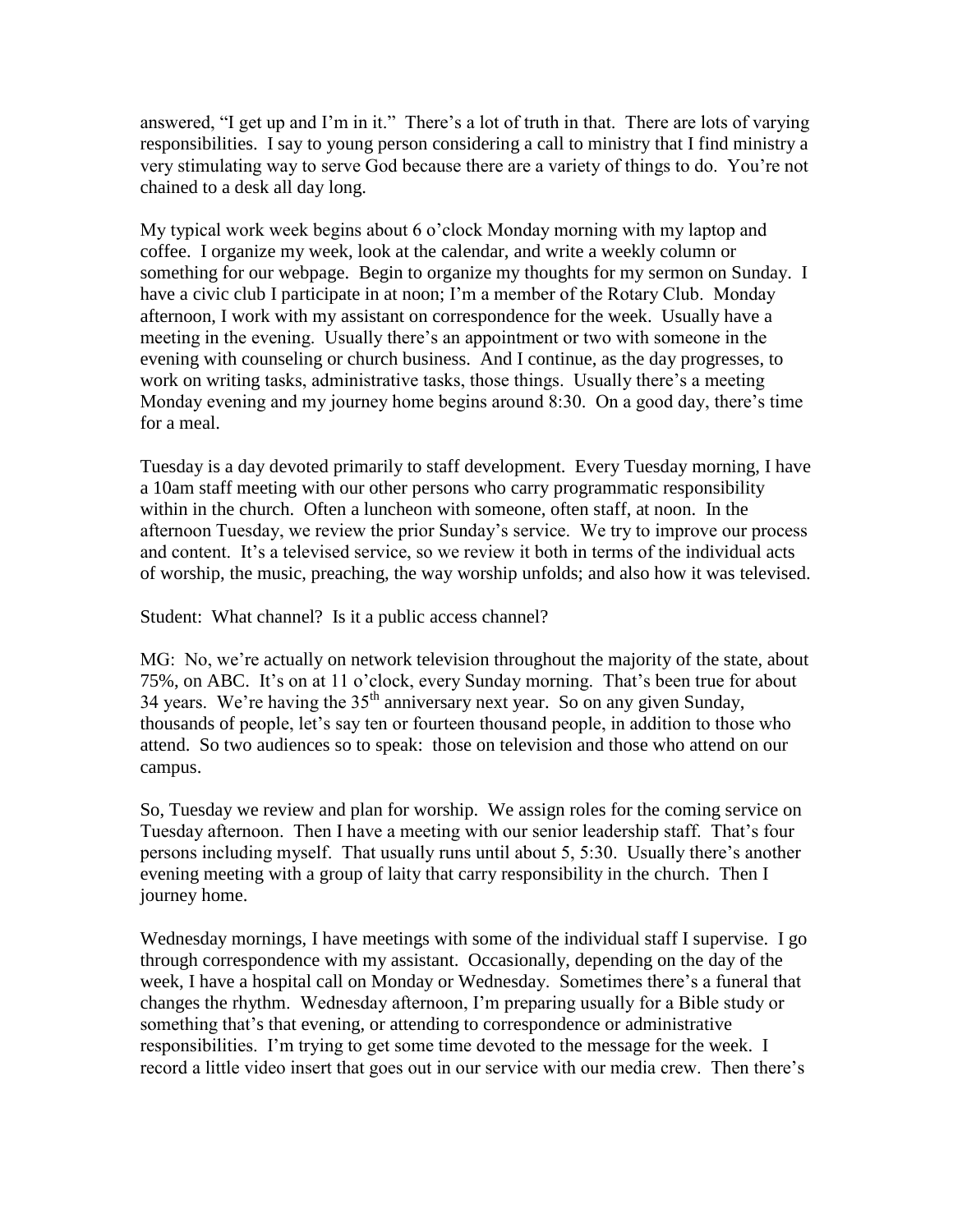a Wednesday evening meal that we host here. Sometimes I'm teaching and sometimes the meal is the end of my day.

On Thursdays I try to devote significant time to the sermon for that week. I work on that Thursday morning, noon I usually have an appointment over the lunch hour. Once a month, I have a meeting with about four to eight other pastors. We review one another's messages and critique. Once a month, I have a district meeting of clergy in the United Methodist Church. So, really only about two Thursday mornings a month do I really get to have a head start on the message. It takes about 15 hours a week to produce what I would call a quality sermon. It's probably possible to do it in less time than that but I've never found a way to do it and still have it be fresh. I block those ahead of time often Sunday afternoon I'm gathering thoughts to help lead me into the next week. Thursday afternoon, I have meetings internally, at least two pastoral calls a week. When we're finished here I have an appointment with an administrator. There's a big church dinner tonight so I'll be attending that. We'll be heading home about 8 o'clock this evening.

Friday, I try to clear my calendar except for funerals or a wedding rehearsal in the evening, I pretty well block the entire day Friday to write and finish my message. It's a straight 8 hour day of writing. If I have a good start, I can get the message completed by Friday. If not, then it's Saturday morning when I'm finishing that. I try to preserve Saturday as a family day and am mostly successful at doing that.

Sunday morning, our first service is about 8:30 so I arrive at 8 o'clock. During the Sunday school hour, I have a new member reception this Sunday. Between those services 10:55 we have our televised service. I have a noon luncheon with my family, and a few hours Sunday afternoon I try to keep clear of major commitments because there's usually something happening in the church that I often choose not to attend so I can have some time with family. Sunday evening, we have a service that meets at Corner Coffee House which we own and operate and I often attend that to support that service and I preach about once a month at that service. And then Monday morning it starts all over again.

Student: The Coffee House – I didn't know about that until we talked on the phone. Is there a separate pastor for the services there? You mentioned you speak there every now and then.

MG: Right, either myself or my associate pastor celebrates communion. That's kind of a new work for us. We have a retail business there that gives us an opportunity to interact with young church people. We have a service there every Sunday evening and pretty highly engaged young group of adults who are there. At some point, we probably will assign a campus pastor to that location, but it's not large enough yet to devote those kinds of resources, so the associate pastor and I attend on alternate weeks. We're on the preaching rotation. We also have several candidates for ministry, several younger adults coming up. We have a person who's going to seminary next year who preaches there. We have a director of our youth ministry who preaches there on rotation. We have a Nazarene pastor who is on our staff who preaches on rotation. We have a missionary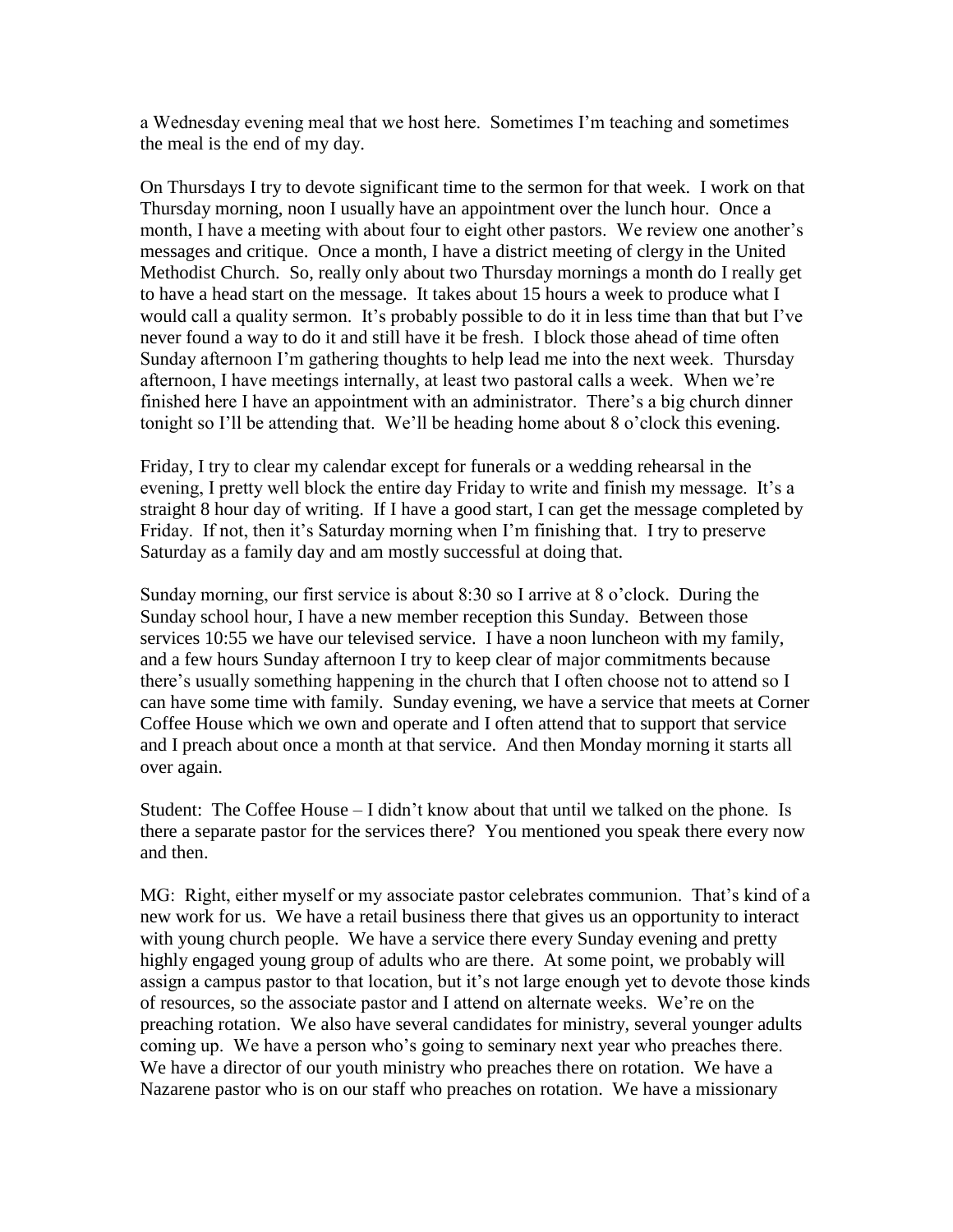from Bolivia who preaches there on rotation, then the associate pastor and myself. That's how we handle that responsibility. But we will eventually assign a campus pastor there as it grows.

Student: Speaking of some of the other people there, what are the people at First United Methodist like? Are there any noteworthy characters or specific people who have made an impression on you? Even outside of this church.

MG: Yeah, I would say First Church has had both clergy and lay leaders who've kinda cut a wide swath in Wichita at some point in its history. We have a retired bishop who was one of the senior pastors here and who is a good friend of mine, Bishop Dick Wilkie. Our current Kansas bishop, Scott Jones and his spouse Mary Lou Reese, attend here when they're in town. Mary Lou is actually a member here. We have thirteen, I think now fifteen, retired pastors who are here which is an interesting process.

In terms of laity, the congregation contains formers mayors of Wichita. But we are a congregation of very average people. At one point, one of our very active members who is now deceased and lives in the kingdom of heaven was Olive Ann Beech of Beech Aircraft; she was a member here, very active one. There have been noteworthy individuals in the community who were members here, but it is a congregation I think that has always had a variety of people. It has had people who were movers and shakers in the business community. Also people who were educators, architects, doctors, lawyers, but one of the things that's been true during my tenure here, is the congregation has grown more diverse in terms of its income base. We're working hard to be externally focused and to have a very active outreach.

Student: How is the church governed? I'm not very familiar with the United Methodist organization.

MG: Be glad to talk about that. The United Methodist Church is an international denomination and the levels of leadership are we have a general conference. It meets once every four years. It sets the law of the church, passes resolutions that are nonbinding, but they are of the sense of what the church's positions on particular issues. They are primarily looking at our book of law, which is called the discipline, and there have been books of discipline since our founder, John Wesley, was alive. So, every four years, there are smaller organizations called jurisdictions. Those organizations meet to look at institutions that relate to those jurisdictions. So, we are in the south-central jurisdiction. It meets every two years, so there are jurisdictional organizations. So, we have Southern Methodist University, in the south-central jurisdiction, which is our jurisdictional college. Within each jurisdiction, which is a geographical area, there are annual conferences that meet annually. The other thing the jurisdictional conference does is elect bishops who preside over the annual conferences. When bishops retire, they're elected for life; they elect their replacements from among elders, ordained pastors.

Annual conferences are where clergy hold their membership also a lay person from every church, and also one lay person for every clergy person, is a member of the annual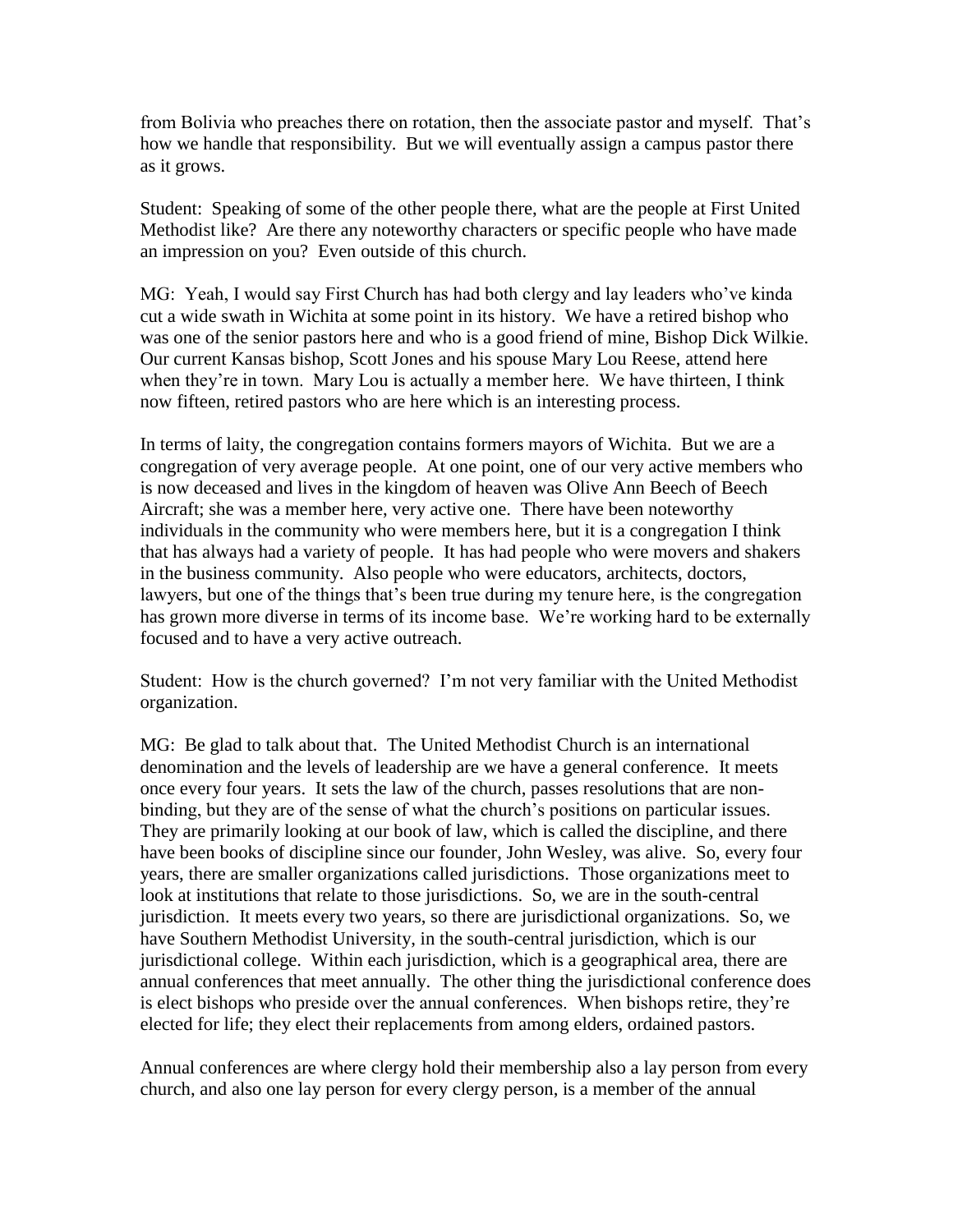conference. Equal members of the clergy and the laity. The annual conference meets once a year. That's where the business of the United Methodist Church is done. We ordain pastors, we adopt budgets, and we determine the mission, of the annual conference each church is supposed to participate in.

Then each local church has what's called a charge conference. A charge is a place to which a pastor is appointed. So, we meet once a year at an annual meeting, more than once a year if possible. At once time in our history, there was a quarterly conference at every local church. Currently, it's an annual conference and it's called the charge or church conference. They meet once a year with a district superintendent and the district superintendent in the Kansas west conference there are, I think, six districts, and the district superintendent has a supervision function for the clergy and churches in his district. They report directly to the bishop. So the superintendent will come and conduct the annual church conference. The local church has the church council, which is the governing body for the local church, and then a variety of committees which report to the church council. So that's our basic structure. Pretty highly organized.

Student: So, you were speaking of budgeting every four years at the general conference.

MG: It is established as a budget, but then apportioned to each of the annual conferences. The annual conferences then apportion a portion of their budgets to each local church. Each local church, with their apportionment, participates in funding and local ministry for the denomination.

Student: How does the church support itself then? What are its sources of income?

MG: Sure. Member contributions is the largest source. We have both pledged and unpledged income. We have people who just put cash in the collection plate. We have Sunday school classes that take an offering that comes to the church. We have some endowed funds that provide interest annual to support the budget.

Student: How does the First United Methodist Church perceive itself in relation to other Christian bodies as well as other religious groups?

MG: I really have to talk about how I perceive that rather than in terms of the entire church. We are really a very diverse congregation in terms of political perspectives. We have pro and anti abortion persons in the same congregation. I would say in terms of our relationship with other Christian denominations, we have close working relationships with most of the other churches out there. Downtown, I know the pastors of all the surrounding churches. Our congregation's members, probably many of them, probably know members in the other churches in the area. We work cooperatively. In some ways there are some organic connections. We participate in the World Council of Churches; I think it's now called the National Council of Churches of Christ United. So we have a sense of relationship with other denominational bodies.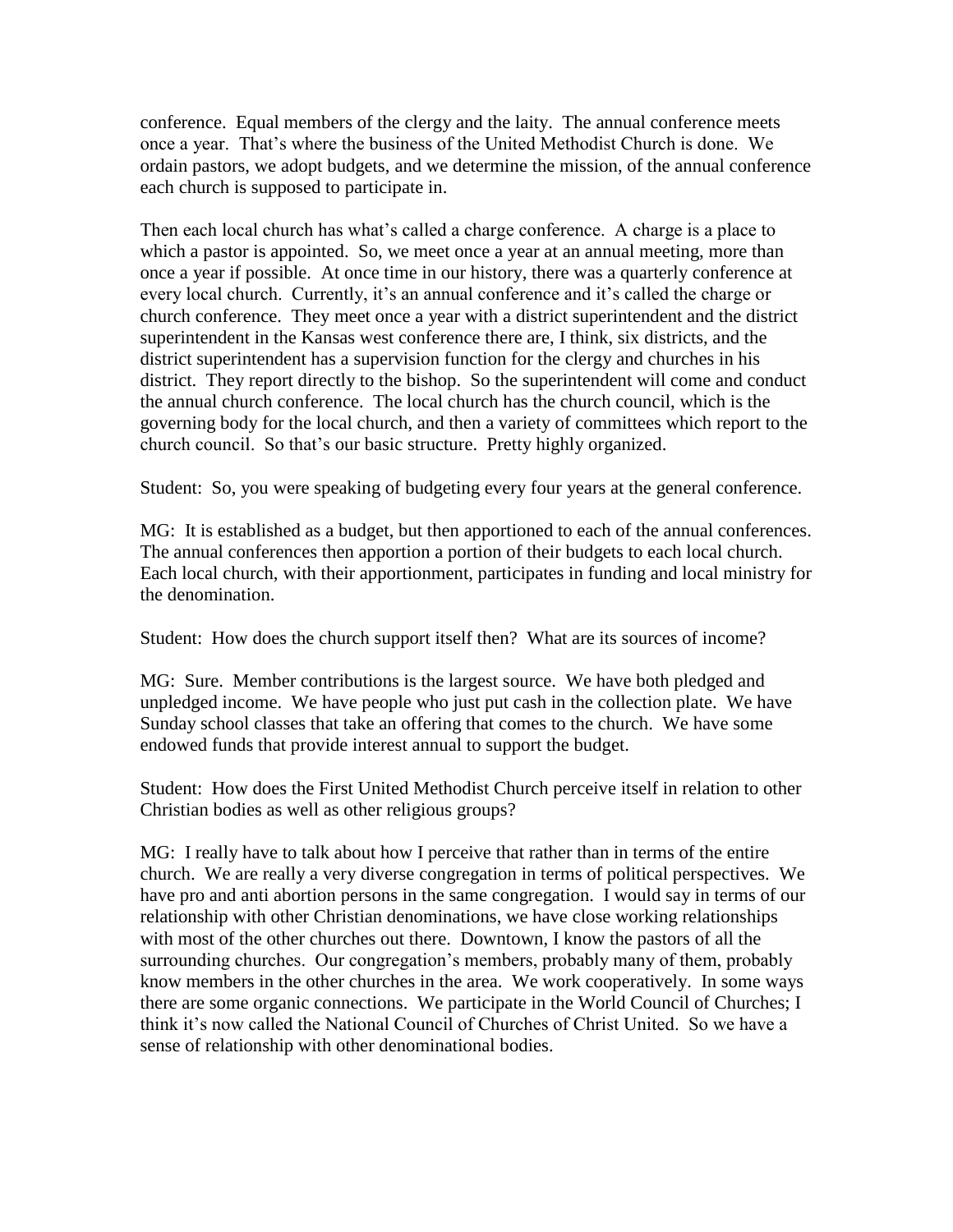We also have a looser relationship with non-denominational churches like the Pentecostals, or bodies like the Roman Catholic Church. We are Protestant, but we have many religious practices in common with our counterparts who are Roman Catholic, Orthodox, or who are part of other denominational bodies. We cooperate in serving with a lot of people through a variety of denominations. We provide volunteers to The Lord's Diner, which is a Roman Catholic outreach to people that provides a meal. We work cooperatively with the United Methodist Open Door, but we also work with other organizations in the community who have needs that are being met through the ministry. Grace Community United Methodist Youthville, Salvation Army, we work through a lot of agencies where Christians come together.

We also have a pretty active membership, and I'm a member of the board, in inter-faith ministries, which works to bridge different religious bodies. So, inter-faith ministries have persons who are Islamic, Baha'i, Hindu, Buddhist, Christian, Jewish, who all work together. I hold that as a value. We often can unite, though our religious beliefs are different, in doing ministry with persons who are on the margins of life. So we have a very active partnership with inter-faith ministry and our homeless serving ministries. And again, I'm a board member of that organization.

Student: What do you perceive the central teachings or message of the church to be? This church specifically or the First United Methodist Church in general.

MG: Well, let me talk a little bit about Christianity as opposed to other religions. I think Christianity claims God uniquely revealed himself to the world in His son, Jesus the Christ, Jesus the Savior, the Messiah. We have connection with the Jewish faith, the Hebrew faith, and accept Hebrew scripture as part of our story, so we grew out of that religion. We differ on the belief that Jesus of Nazareth was the Messiah but we have much in common with those traditions of Hebrew faith. So, Christianity claims that uniqueness, that at a particular place and time, God became human. Our beliefs are summed up in the Nicene Creed, and historic Christianity.

There are some distinctions in the United Methodist Church that have been what I would call a Church with an outstretched hand and a warm heart. We have our roots in liturgical faith and formal worship, but also evangelical faith and a belief that God changes peoples' individual lives. So we stand in the gap between liturgical churches like Episcopalians, Roman Catholics, Lutherans, and Orthodox, and evangelical churches like Baptists, persons who have a belief in conversion, because we believe in the sacraments and the new birth, and the people who experience spiritual regeneration. So those things we hold in common.

Wesley's doctrines are a good way to talk about United Methodist distinctives. I would talk about the primacy of grace. The idea of grace is what draws us to God, helps in that grace be converted to God, in that grace helps us recognize our need for growth and then helps us grow toward God's image of who we should be. Until that time comes, we are fully conformed to the life we see in Jesus. And I think Wesley talked about that progression, how grace works before we respond, and while we're responding, helps us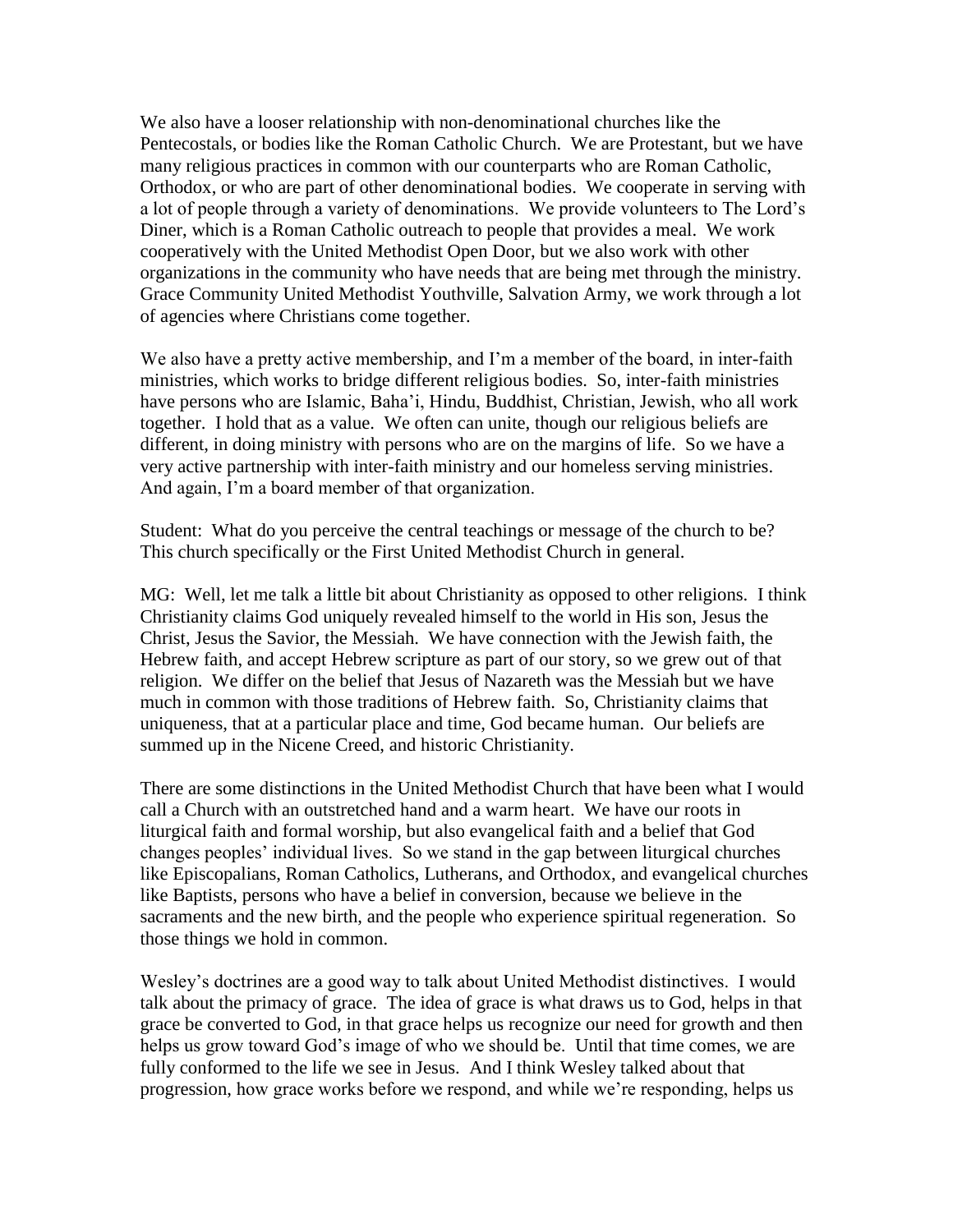recognize our need for growth. That helps us move closer to that place where we are in the image of God and Christ. I would say that's a good summary of what we hold. For First United Methodist Church, this congregation, we have some distinctives. I believe we share in common with other United Methodists our sense of purpose that is to make disciples of Jesus for the transformation of the world. It's also important for us to help to help those who have responded to the Christian message to change the world for the better. We have a stronger emphasis on changing the world than many congregations do because much of our identity is wrapped up in outreach.

Student: You spoke of responding to God's grace and spiritual rejuvenation. How does one become a member?

MG: Practically, a person presents himself at the end of any service of worship and says I would like to become a member. We welcome people with open arms who wish to make that commitment. We ask people to make some very basic commitments. We ask them, "Do you have faith in God? Do you accept Jesus as your savior? Are you willing to live a Christian life?" If people say yes, that's the end of our asking. In other words, it's not the end of faith, but we don't ask them to sign off on a statement of faith if they're able to answer those questions affirmatively. We also ask people if they will support the United Methodist Church with their prayers, presence, gifts, and service. The way we talk about here currently is if they will support the church with their spiritual life, their stewardship, and their service. If they say, "Yes, we'll do those things," then we welcome that person to membership. So at the end of worship service on any given Sunday there might be people who present themselves and there's an open invitation.

Administratively, we transfer people from other Christian churches. So if they're a member of the Baptist church, and they say they'd like to join, we write that church and say so and so has joined our church please send a letter of transfer. Same thing would be true for other United Methodist churches or in the Christian body. Some churches don't transfer membership by their own doctrine so we acknowledge that, but we always write to let their previous church know if they have an active relationship so they're not living out their membership in two places.

We also receive members by profession of faith. If they do not have an active somewhere else or they're accepting the Christian faith for the first time, we record they have made a profession of faith which is the "yes" to those questions I mentioned previously. And so, we receive Christians by profession of their faith. For people who are baptized in the church as infants which we practice, we have confirmation, which is for children who are a part of the church who have been baptized or not been baptized, to accept for themselves Christianity as an adult not just as something they inherit. There are no spiritual children or grandchildren. People must decide. We believe that time comes for every person when they must decide to accept the Christian faith.

Student: Throughout the church history, has there been any division?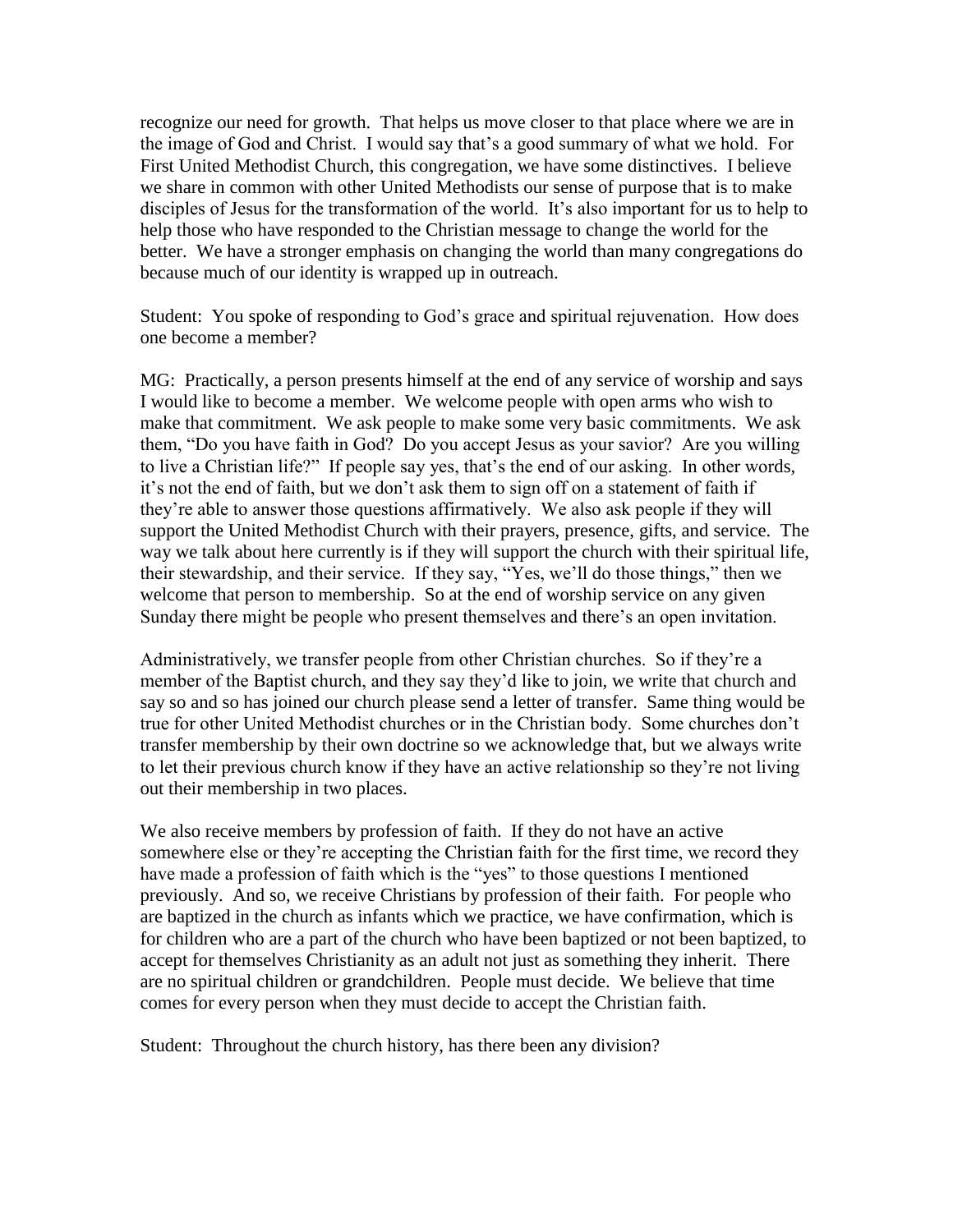MG: Near as I can tell, looking over the church history that I've read, there has not been a church schism. There are churches that have experienced that nearby. For example, First Baptist Church across the street from us, experienced a division, and a portion of that congregation left to found Metropolitan Baptist. We have not had that kind of history that I'm aware of. First United Methodist has started a variety of congregations because we have been here forever, so to speak, in Wichita.

There have been episodes where the church has experienced what I would call a fairly significant crisis, but it would not be what I would call division or schism. Those moments of crisis that I'm aware of, at least in the last 100 years, have often been around the departure of a senior minister or an associate minister. And so during parts of our history we've had a resignation of a senior pastor or the death of a senior pastor. Or we've had the resignation of either a senior or associate pastor who has gone through divorce or had an affair. That's happened a fair number of times in our history. Those factors are a part of what it means to be a minister here with members who have survived those difficult memories.

So that is certainly a part of many of the congregations and certainly a part of the history here. While there's not been any division where half the congregation left or something like that, there have been challenging moments in our history. I think any church that's honest will say there have been challenging moments in the history of every church, but there have been significant moments of transition, very hard on our congregation when a senior leader has an extra marital affair, for example. Very difficult for a congregation to experience that kind of transition and it has happened here several times.

Student: Are there any other anecdotes that have happened in the life of your ministry or your previous history in Kansas City or Denver or your personal history or the history of your church you'd like to talk about?

MG: I guess I would say at the age 57, I'm 57 years old, so I've been doing this a long time. It has been my career the majority of my lifetime. I am delighted to do what I'm doing. There will come a point at some time, I'm certain, when I'm ready to retire. This isn't it. I'm having a wonderful time. I love what I do. I feel a sense of calling to do it, but I also feel a sense of fulfillment in doing it. Those aren't always the same thing. I think people sometimes feel constrained or compelled to answer a call to do something, and then don't find that very satisfying. I think that's entirely too bad and I would invite them to rethink their sense of calling or compulsion to do something that provides no satisfaction. I love what I do. I get up out of bed in the morning and I'm excited about what the day holds. I believe that everyone's vocation, that is how God has designed life. That doesn't mean it's always going to be easy or every day is enjoyable. That would be ludicrous for me to suggest that. Days have challenges. But I love what I do. I have never regretted answering the call to ministry. I've tried to always be both a person and a pastor, I think those are important, and not to be objectified by the role I play. I love what I do. I'm as excited to preach on Sunday morning as I did when I was young. I think I know more than I did when I was younger, I'm more experienced. But I find ministry very fulfilling as a vocation if persons have an interest, I don't know service as a